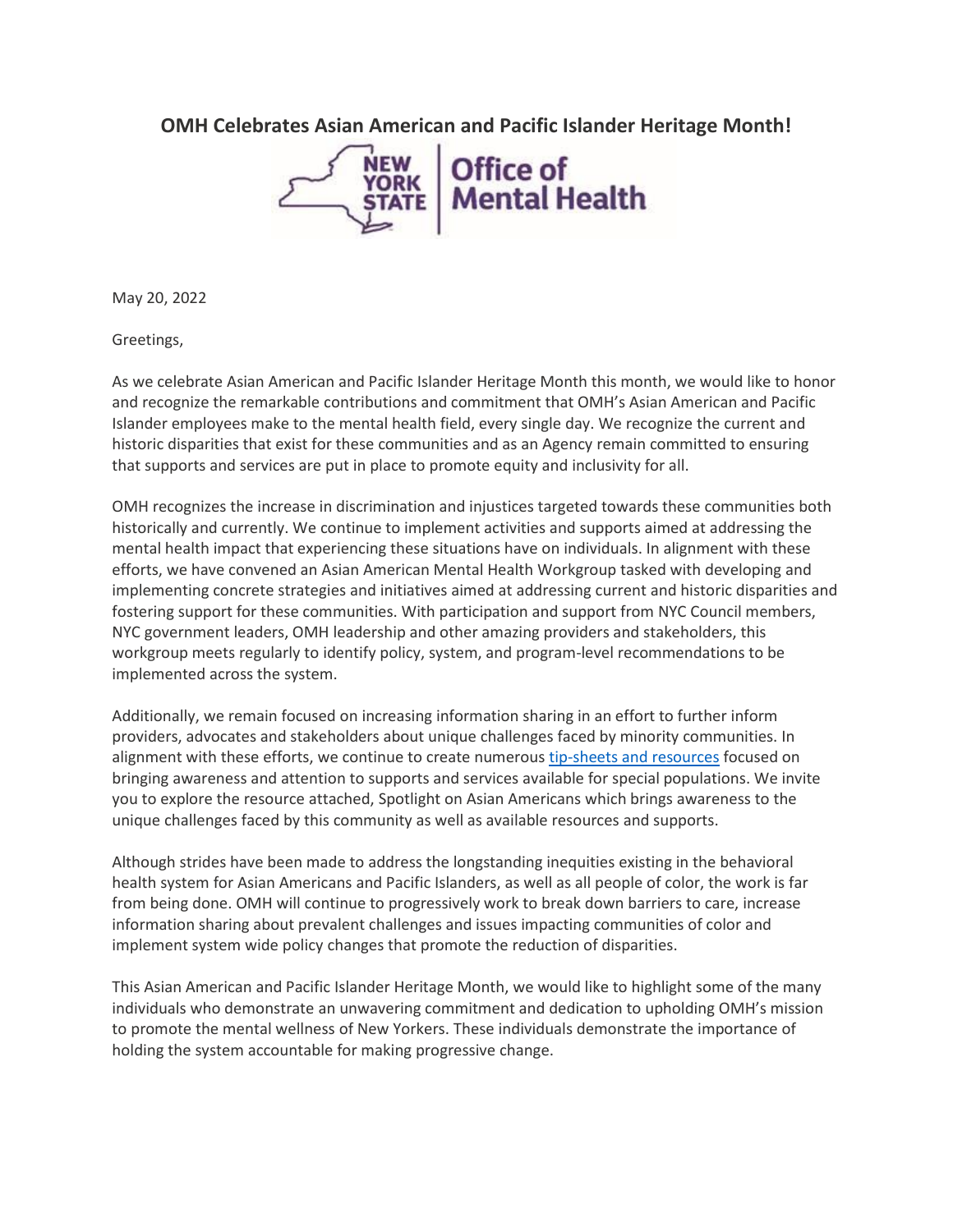

# **Dhanushki Samaranayake, PhD**

Dr. Samaranayake joined OMH in 2019 and serves as the Director for Program, Policy, and Thought Leadership at the Institute for Program and Policy Innovation (IPPI). Dr. Samaranayake develops short and long-range plans and goals for IPPI and participates in all administrative and research efforts. Dr. Samaranayake earned her Doctorate in Philosophy from the State University of New York at Albany and majored in Biomedical Sciences. Prior to her role at OMH, Dr. Samaranayake held positions at the New York State Department of Health (NYSDOH) where she conducted high-visibility projects

such as the LGBTQ Health Education Survey, enhancing hiring practices that support diversity and inclusion, Multipliers Leadership trainings for staff, and fighting the stigma associated with HIV. Once a foreign national, Dr. Samaranayake is dedicated to the diversity, equity, and inclusion efforts at OMH and is committed to looking at data through an equity lens. Her specific contributions include supporting a comprehensive statewide plan for stigma reduction in mental health, collecting mental health consumer data to apply in data-driven approaches to improving mental health services, and drafting manuscripts highlighting mental health needs of all New Yorkers. Dr. Samaranayake also serves as an Adjunct Professor at The Russell Sage College, Troy NY. She understands the importance of fostering an inclusive classroom environment for her students and sees this as an opportunity for student success.

To Dr. Samaranayake, the Asian American and Pacific Islander Heritage Month is a celebration of all the historical and cultural contributions the Asian Americans and Pacific Islanders have offered through the years. Dr. Samaranayake believes that there is so much that each of us can offer our communities, both professionally and personally. She enjoys every effort of serving her community and her student cohorts. Moreover, she relishes every moment as a contributing partner to her loving husband of 15 years and as an engaging mother to her two energetic daughters.

"Happiness is when what you think, what you say, and what you do are in harmony - Mahatma Gandhi"



## **Jeongbae Kim**

Jeongbae joined OMH as a Mental Health Program Specialist in 2017. Jeongbae currently works in OMH's Planning Office and finds the work environment to be caring and supportive. In his role, Jeongbae evaluates and manages OMH reinvestment-funded programs/services as well as develops and analyzes various databases. Jeongbae also collaborates with OMH field offices and other central offices while providing necessary support and technical assistance. Prior to OMH, Jeongbae worked for community-based and non-profit agencies for over 15 years, which helped him build a strong career in mental health. Jeongbae developed effective and efficient strategies/tools/framework,

"Evidence-Based Rehabilitation Outcomes (EBRO) and Client Task-Centered Rehabilitation," for multicultural and diverse mental health populations with various needs. Jeongbae hold a master's degree in Social Welfare from University at Albany. He is a father of two lovely daughters and a husband to his lovely wife. Jeongbae enjoys singing, playing guitar and playing tennis with his family and community.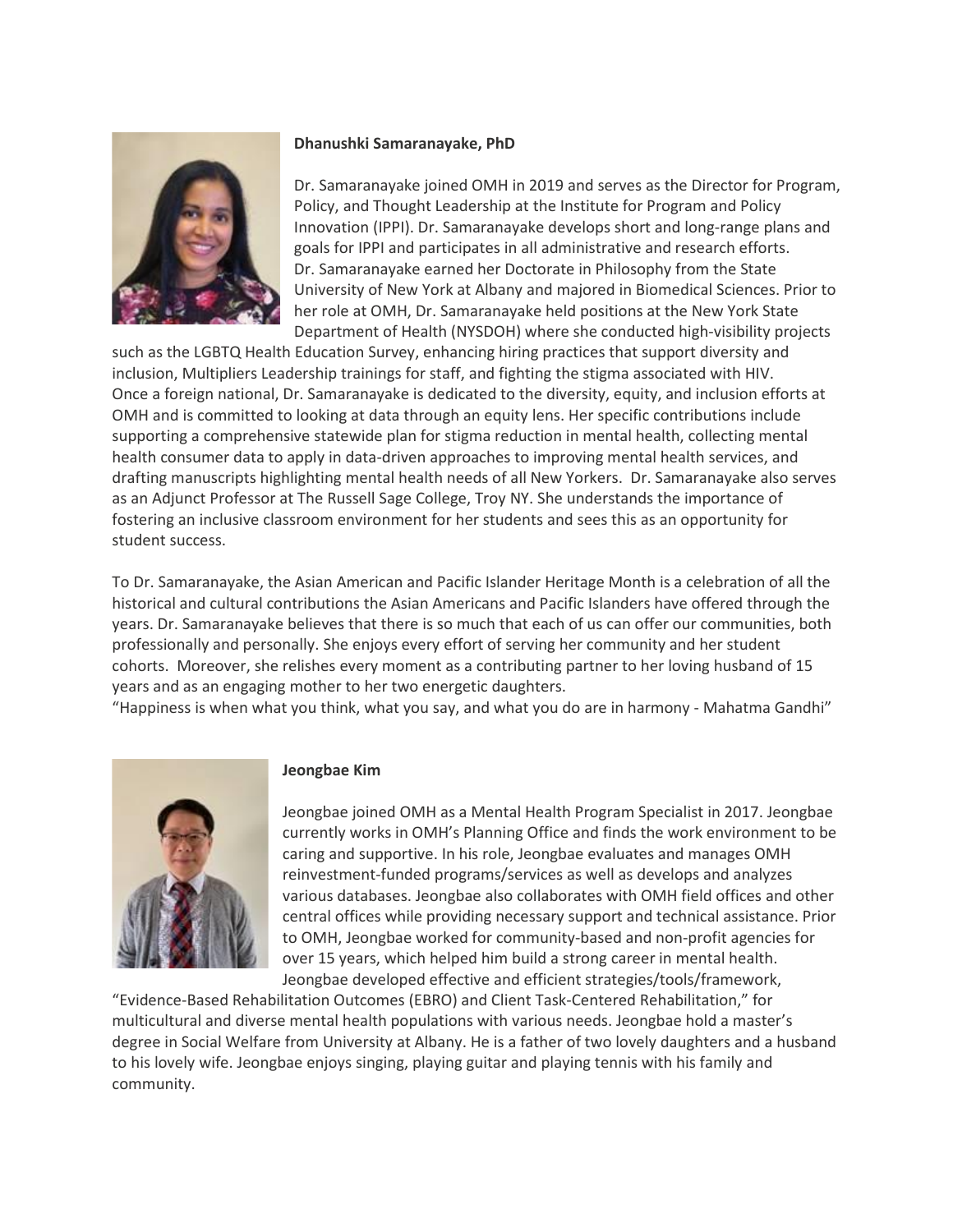Jeongbae believes that we all are very valuable and unique individuals who equally have a right to live a meaningful life. He believes that all individuals regardless of who they are, should be able to choose and keep their life meaningful as productive American Citizens. Jeongbae is proud to continue to be a part of the journey of individuals' recoveries.



#### **Gina Bae**

Gina joined OMH in 2011 as the Mental Health Program Specialist 2 in the NYC Field Office Licensing Unit. In this role, Gina helped provider agencies establish mental health services in diverse communities in NYC and achieve the highest level of quality and compliance via routine inspection and monitoring activities. Her experience and zest for licensing work led to several promotions, and Gina now oversees the statewide licensing bureau in the OMH Central Office. Growing up in Queens since immigrating to America at age 12 with her parents and older brother, Gina enjoyed the abundant Korean and other Asian

food and culture the diversity capital offered. Before relocating to Albany, Gina especially liked supporting providers serving the Queens community, and celebrated the opening of each newly licensed mental health program at a personal level. Prior to joining OMH, Gina worked for a non-for-profit organization providing assertive community treatment to individuals with serious mental illness in the South Bronx neighborhoods. Gina holds a Master's degree in Forensic Psychology from CUNY John Jay College of Criminal Justice and is a Lean Six Sigma Green Belt, SUNY University at Buffalo. In her spare time, Gina loves cycling and hopes to explore all 750 miles of the Empire State Trail one day.



## **Li-Wen Lee, MD**

Dr. Lee is a forensic psychiatrist who joined OMH in 2008 as the Medical Director for the Division of Forensic Services (DFS), and, since 2019, has served as Associate Commissioner for DFS. DFS coordinates mental health services to individuals involved with New York State's criminal justice system, including restoration to fitness to stand trial, management of insanity acquittees, treatment of sexual offenders under Mental Hygiene Law Article 10, and correctional mental health treatment. These services are

delivered through secure forensic facilities and programs located within state correctional facilities. Additionally DFS staff provide law enforcement training, as well as community-based training and technical assistance to support community-based services to forensic populations and diversion of individuals with mental illness from the criminal justice system

Dr. Lee began her psychiatric career providing acute inpatient treatment to individuals in NYPD and Rikers custody. She views forensic mental health services as a critical component of the public mental health system for a traditionally underserved and highly stigmatized population. She additionally serves as assistant clinical professor at Columbia University and participates in the education of forensic psychiatry fellows.

To Dr. Lee, AAPI Heritage Month is a celebration of the Asian American/Pacific Islander contribution to the rich tapestry of the American fabric, woven by people representing all walks of life, as colleagues,